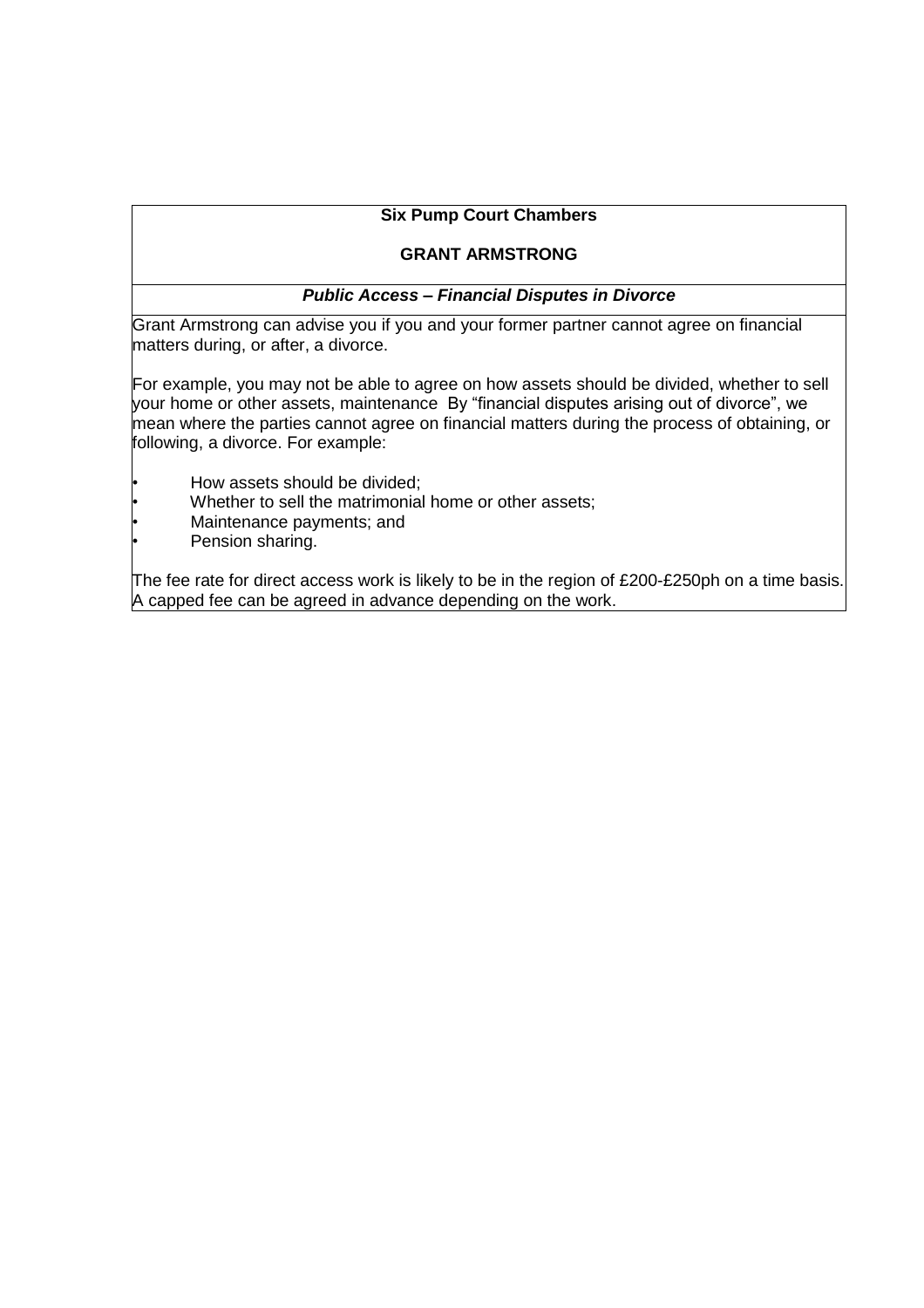payments, or pension sharing.

If you cannot agree, you can apply to a court for a financial order. You may need to attend a number of court hearings – our barristers can represent you in these hearings.

# *Timescales*

Timescales for your case may vary depending on factors such as barristers' availability, the value and complexity of your assets, whether you have children, how much you have already agreed with your former partner, and their approach. Written advice on your financial dispute will be available within two to four weeks where possible. As a guide, court hearings for a financial order tend to take six to twelve months. This does not include possible appeals.

# *Fees*

I may charge fixed fees, which means that you will be charged a set amount of money for the work. Below I have provided estimates based on the ranges of fixed fees for my work, where the parties have joint assets which are worth less than £300,000. All fees include VAT (where applicable).

If I charge fixed fees, these may be towards the higher end of the range if you need more detailed advice. If you have a particularly complex case, your fees may also be higher than the estimates below.

| Stage of case                                 | <b>Ranges of fixed fees (estimates)</b> |
|-----------------------------------------------|-----------------------------------------|
| Written advice on your financial dispute      | £200-£250ph                             |
| Preparation of case, including meetings with  | £200-£250ph                             |
| you and assistance with drafting of any court |                                         |
| documents                                     |                                         |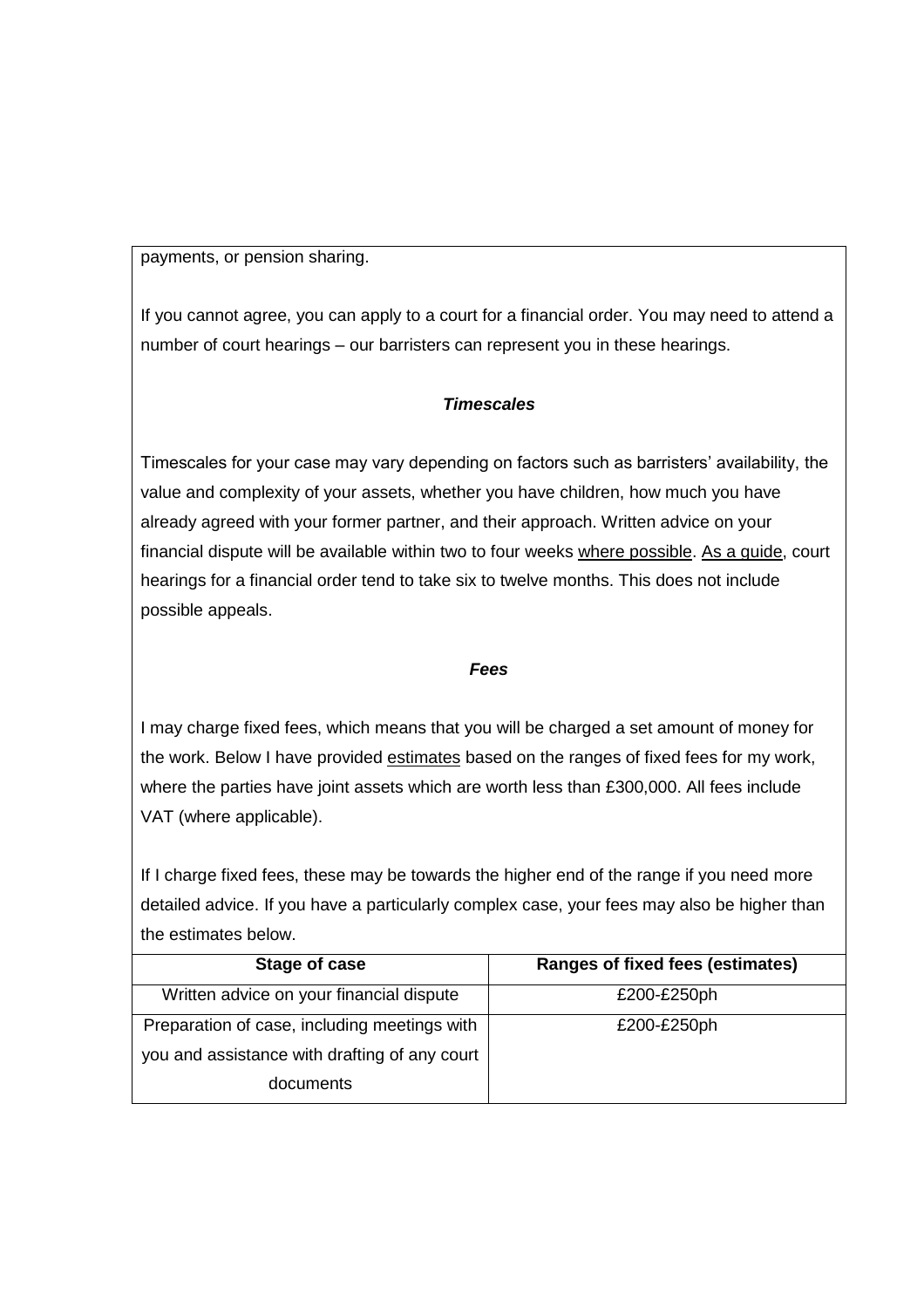| First appointment (first court hearing                                                            | £200-£250ph |  |
|---------------------------------------------------------------------------------------------------|-------------|--|
| exchanging financial information)                                                                 |             |  |
| Financial dispute resolution appointment                                                          | £200-£250ph |  |
| (second court hearing to reach a financial                                                        |             |  |
| settlement)                                                                                       |             |  |
| First day of final hearing (if no settlement                                                      | £200-£250ph |  |
| was reached in the financial dispute                                                              |             |  |
| resolution appointment)                                                                           |             |  |
| Court appearances per day, after the first                                                        | £200-£250ph |  |
| day of the final hearing                                                                          |             |  |
| <b>Contact Us</b>                                                                                 |             |  |
|                                                                                                   |             |  |
| All information is correct as of 1 <sup>st</sup> January 2020, but fees are estimates only. For a |             |  |
| quotation, please contact the clerks on 020 7797 8400 (or e-mail                                  |             |  |
| clerks@6pumpcourt.co.uk). Please also contact the clerks if you and your former                   |             |  |

partner have joint assets which are worth more than £300,000.

This example complies with the additional price and service transparency requirements as, in relation to the relevant Public Access service, it states:

- The pricing model (fixed fee, although other pricing models can be used. See the hourly rate example below);
- Indicative fees and the circumstances in which they may vary;
- Whether the fees include VAT (where applicable);
- Likely additional costs;
- The price information in the form of ranges for barristers in chambers (although price information can also be provided in the form of average fees for barristers in chambers, or in relation to individual barristers – see the mandatory rules on price transparency in section 2);